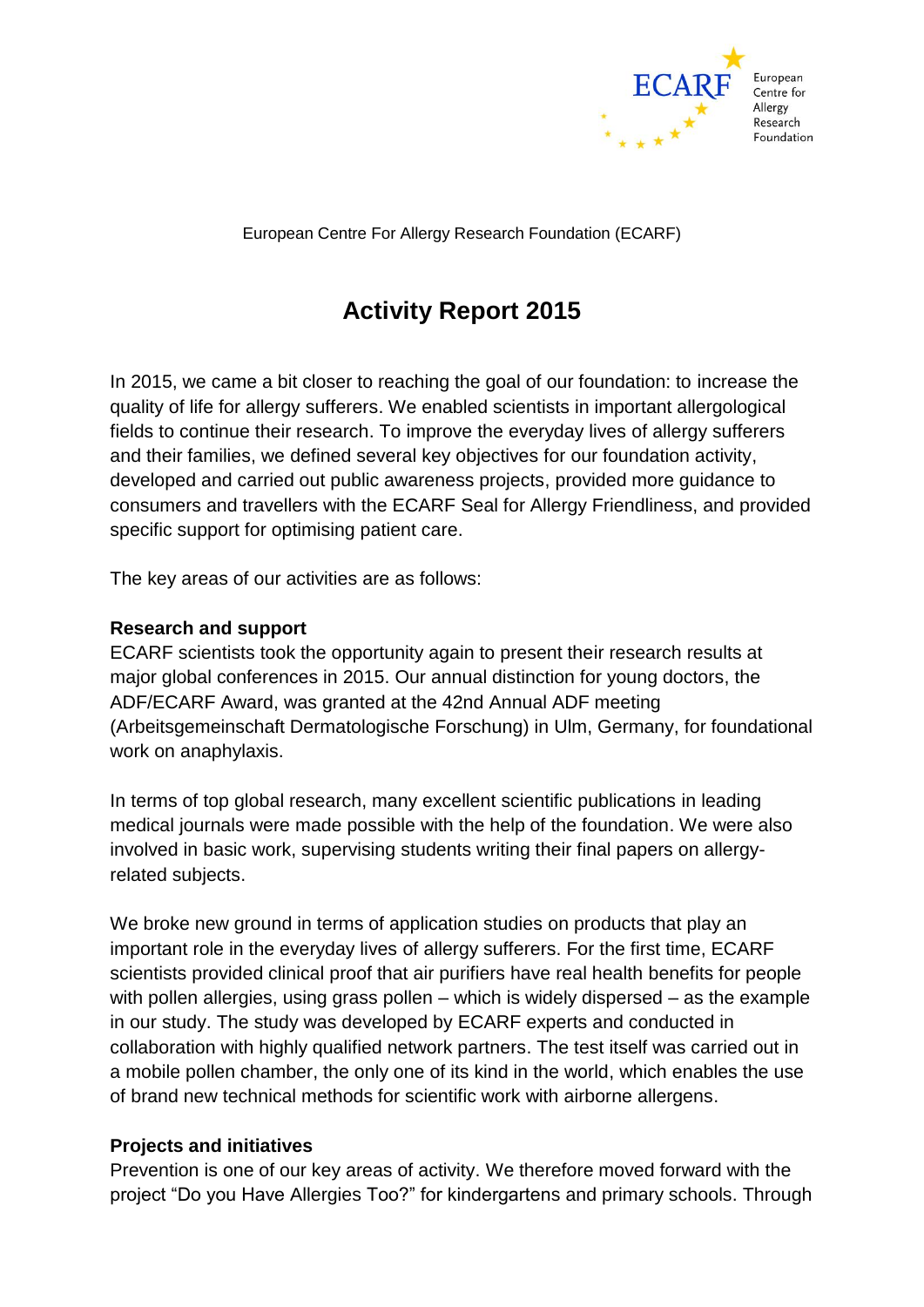

eLearning modules, we provided information to childcare workers and teachers across Germany about allergies in young children. At the same time, children were addressed in an easy and playful way with a picture book. 'Enno and the Itch Ghosts' is the pro-integration story of a kindergartener with atopic eczema and a food allergy. Employees went back to their kindergartens in Berlin and read aloud from the book with great success. Many kindergartens have ordered the free book from us for their pedagogical work.

Seniors are a target group that we have begun to address, as they are largely neglected in both allergy prevention and research. The elderly suffer from severe itching of the skin. The nursing home staff and the seniors themselves do not always possess sufficient knowledge in proper skin care for the elderly. With the support of the Poesch Foundation, we were able to implement a two-phase project.

In the first phase, we established a special pruritus clinic for seniors at Allergie-Centrum-Charité, Charité-Universitätsmedizin Berlin. In the second phase, our pruritus experts conducted training sessions in selected retirement homes for



residents and nursing staff in order to provide them with information about the special requirements for skin care in the elderly. The feedback was so positive that we have planned to continue the project in 2016.

The aim of our photo project for Allergie-Centrum-Charité was to educate while emphasising well-being. The consultation room of the allergy clinic, the patient waiting room and the

hallways of the clinic were decorated with large-scale photographs. All of the images are allergy related, showing grasses, ears of grain, the flowers of fruit trees during the pollen season, and the like. The photographs were supplied to the Foundation free of charge by a volunteer photographer and received much praise and appreciation from patients and the clinic staff.

#### **Communication**

In the last year, ECARF got closer than ever to people with allergies and journalists specialised in healthcare. We spoke about allergies to a wide range of target groups such as kindergartens and primary schools, urticaria patients, healthcare policymakers and the general public through many communication platforms.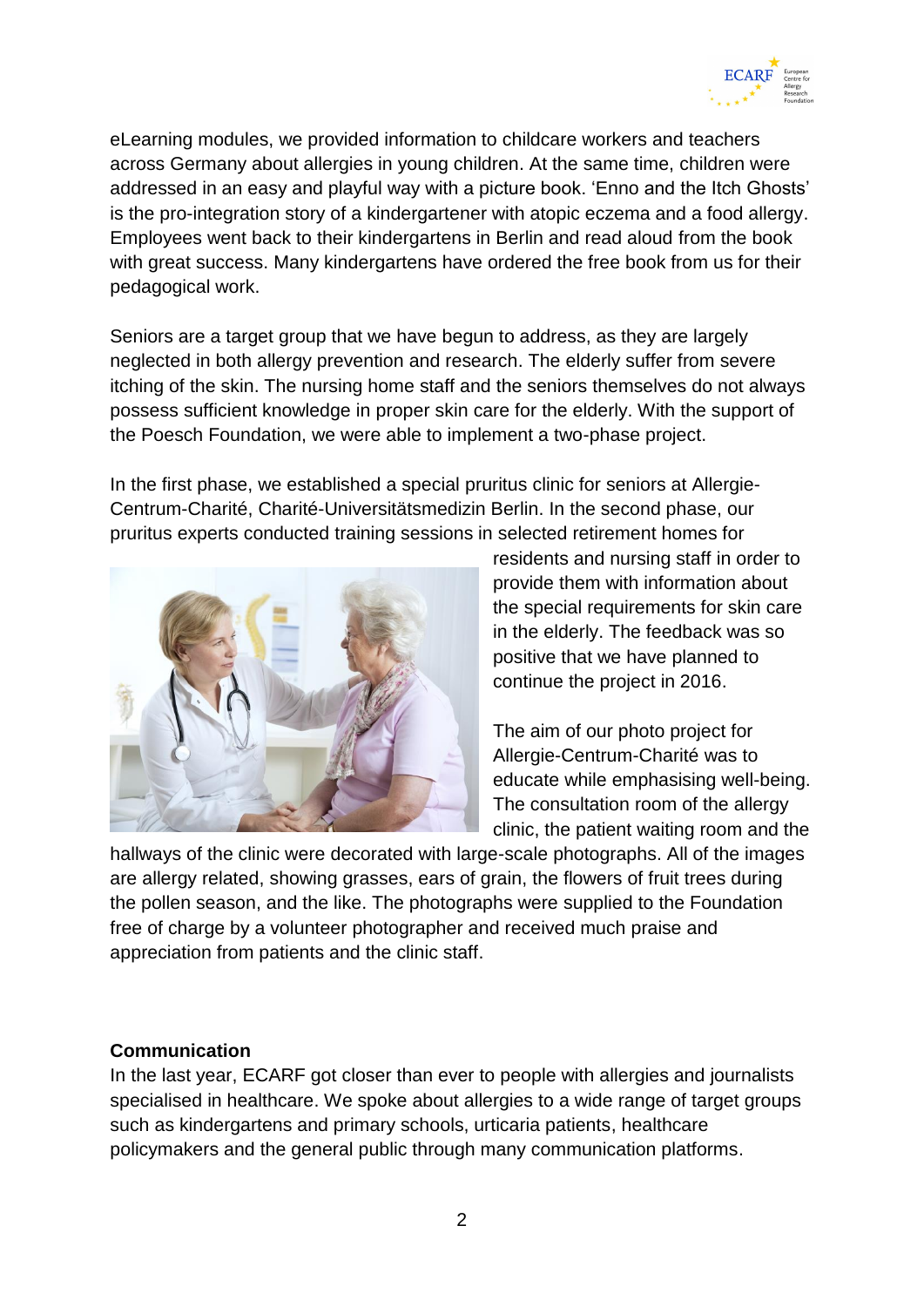

Events

A discussion panel was held on the occasion of Berliner Stiftungswoche (Berlin Foundation Week) as a cooperation between ECARF and the Sarah Wiener Foundation. The topic was healthy food in kindergartens and primary schools for children with and without allergies. The event allowed us to increase awareness of options for healthy eating that are allergy friendly at the same time. Nutrition and health experts, parents, and childcare workers with routine experience participated in the discussion.

Further events and initiatives in cooperation with network partners:

- Project of Aktionsforum Allergologie (AFA Allergology Action Forum) for a prevention program throughout all of Germany and a comprehensive care concept for allergy sufferers. Six professional allergological federations and associations have joined forces in the AFA
- Joint appeal with AeDA (German Medical Association of Allergologists), Allergie-Zentrum Wiesbaden and MeinAllergiePortal against the plan of the joint federal commission 'Division of Medicines' to negotiate discount contracts for adrenalin autoinjectors and to introduce an aut idem regulation
- Support of the second World Urticaria Day, providing an opportunity for patients to find out whether their urticaria is well controlled, and to take the online Urticaria Control Test (UCT), developed by general practitioners and allergologists.
- Participation in the main event of German Lung Day in Berlin. The public received information about the entire spectrum of respiratory and skin allergies through presentations and health checks.
- On the open house day of the Federal Ministry of Health, our foundation took the special opportunity together with Deutsche Gesellschaft für Allergologie und Immunologie (DGAKI - German Society for Allergology and Immunology) to provide information about allergies, the most widespread chronic disease. Prof Torsten Zuberbier, Chairman of the ECARF Foundation, was at the stand personally giving federal health minister Herrmann Gröhe an overview of the current status of allergy research.

2015 was the year ECARF became active in political lobbying. Themes and goals were defined, a strategy was developed, target groups and potential partners were identified. The initial communication plan included the preparation of an ECARF newsletter aimed at decision makers and opinion leaders in healthcare policy.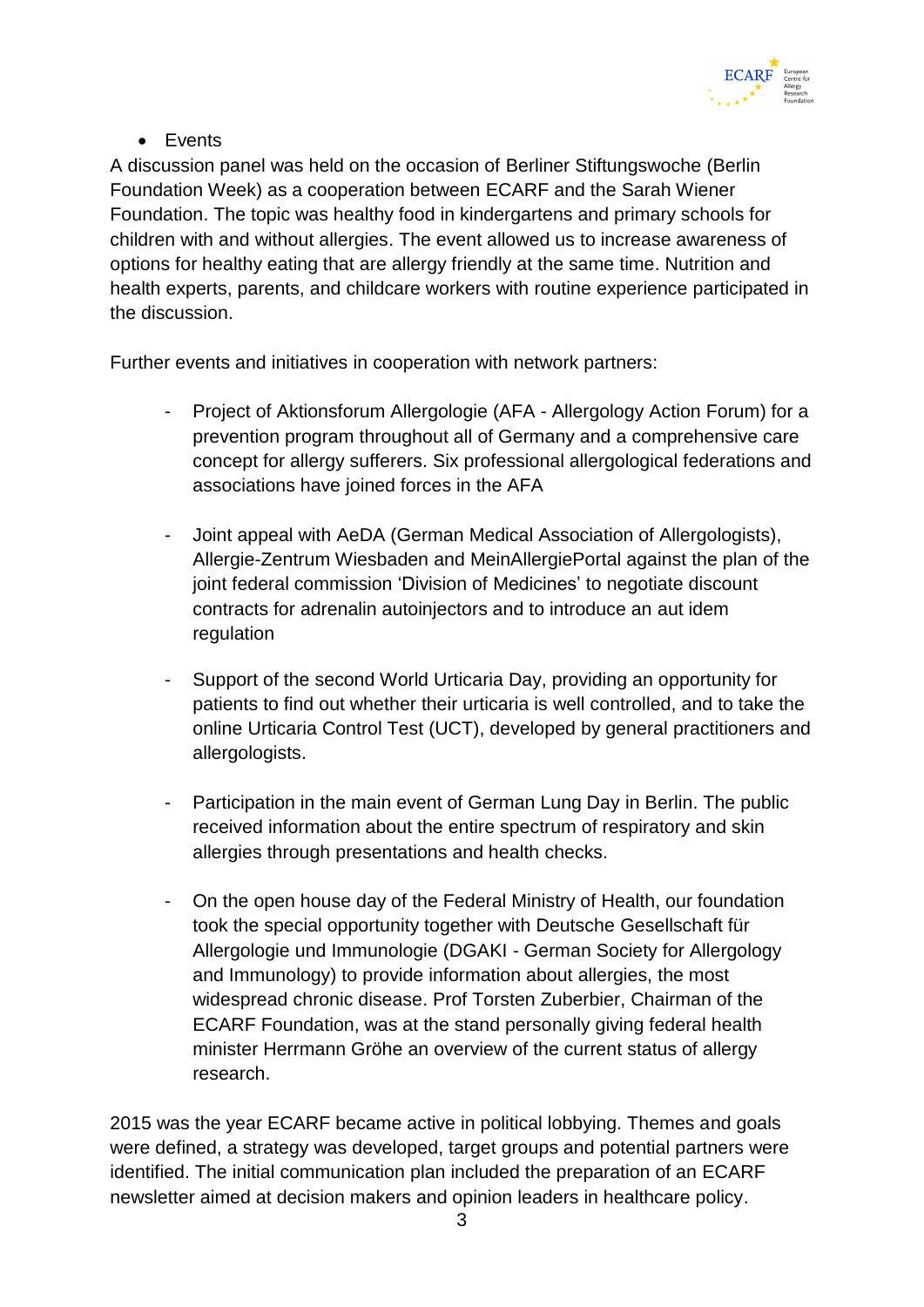

Raising awareness among the general public on the subject of food allergies was also a reason for ECARF to begin a cooperation with peb Plattform Ernährung und Bewegung e.V. (Food and Movement Platform) for 2016. peb is a public federation with over 100 members from the public sector, science, economy, sports, the healthcare sector and civil society. They share the mission of promoting a balanced diet and regular, sufficient exercise as a significant part of a healthy lifestyle for children and teenagers.

• Networking

Since 2015, ECARF has taken on a stronger role within the German foundation landscape. We express our concerns about allergies from a medical and societal standpoint, referring to issues such as the gaps in the healthcare system and inadequate therapies.

We kicked off our information campaign aimed at other foundations at the Health Foundations Forum of the Association of German Foundations. This was followed by appearances at Deutscher StiftungsTag (German Foundation Day) in Karlsruhe and the Central German Fundraising Day in Jena.

• Public relations

Communication with media representatives reached its first peak in the spring at the start of the pollen season. At the annual conference of Stiftung Deutscher Polleninformationsdienst (PID - German Pollen Information Service Foundation), organised and moderated by ECARF, the Foundation defined the allergy-related topics for journalists for the months to come.

A new smartphone app from TK (Techniker Krankenkasse) called 'Husteblume' was also presented at the conference. The app supports pollen allergy suffers with features such as an individualised pollen forecast. PID and ECARF contributed to the content of the app.

ECARF was actively involved in opinion making on allergy-related issues throughout the entire year. For the first anniversary of the EU allergen labelling regulation for non-packaged food, the Foundation conducted a quick survey among breakfast guests at a hotel. The results: 86 per cent considered allergen labelling useful, even if 79 per cent of those surveyed did not have any allergies. Overall, allergen labelling on site was not visible enough.

In order to increase the visibility of the ECARF Seal of Quality in daily newspapers, we entered into several media cooperations during the year, documented on the web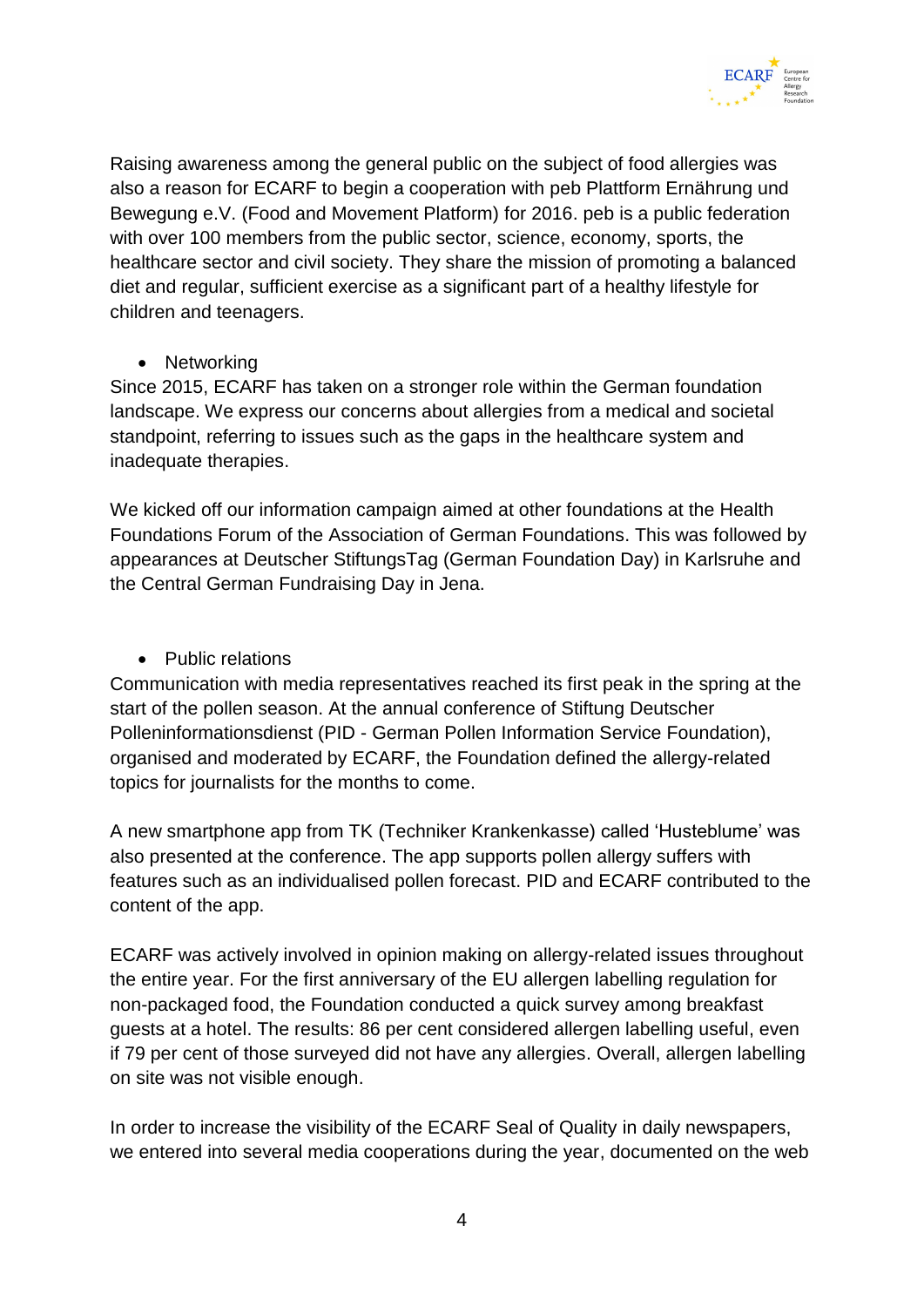

portals 'Allergies & Airways' and "Air & Lungs', where new therapies are presented or explained, such as how a mobile pollen chamber works.

Interviews are often the preferred way of sharing knowledge through journalism to the general public – for example, the Foundation director speaking with a news agency about current issues, or an extensive background interview with the prizewinner of the ADF/ECARF Award about advances in the prevention and treatment of anaphylaxis.

Print and web communication

We developed a new written series for parents and teachers about children with allergies. It started off with the brochures 'Anaphylaxis at School' and 'Asthma at School', which gave parents and teachers helpful advice and received very positive feedback. The brochures are free of charge and available to the public for download.

Social media was one of the indispensable communication channels for our foundation work, even more so than in previous years. We made an effort this year to revise the strategy for our presence on Facebook and Twitter and to further develop it according to plan, with the goal of an active community in which users can not only learn more about current Foundation projects but also express themselves. We had a



significant increase in followers in 2015 compared to the previous year.

The Foundation website, ecarf.org, is aimed at allergy sufferers, people interested in the work of the Foundation and who may wish to support us on a volunteer basis, and journalists. Over the course of the year, a new section was added to the website on 'Healthy Living'. It offers many practical tips in an engaging way for everyday life as an allergy sufferer. In addition to the tips, there are also articles and allergy-friendly recipes from 'Kochtrotz', a well-known food blog also popular among people without food allergies.

A photo database of allergenic plants was also set up for journalists on the website in the 'Latest News' section. It focuses on plants included in the pollen calendar of PID (German Pollen Information Service Foundation). Alders, ashes, birches, grasses, cereals and many other plants are shown in various growth phases, with an emphasis on images of the plants during the respective pollen season that affects allergy sufferers the most.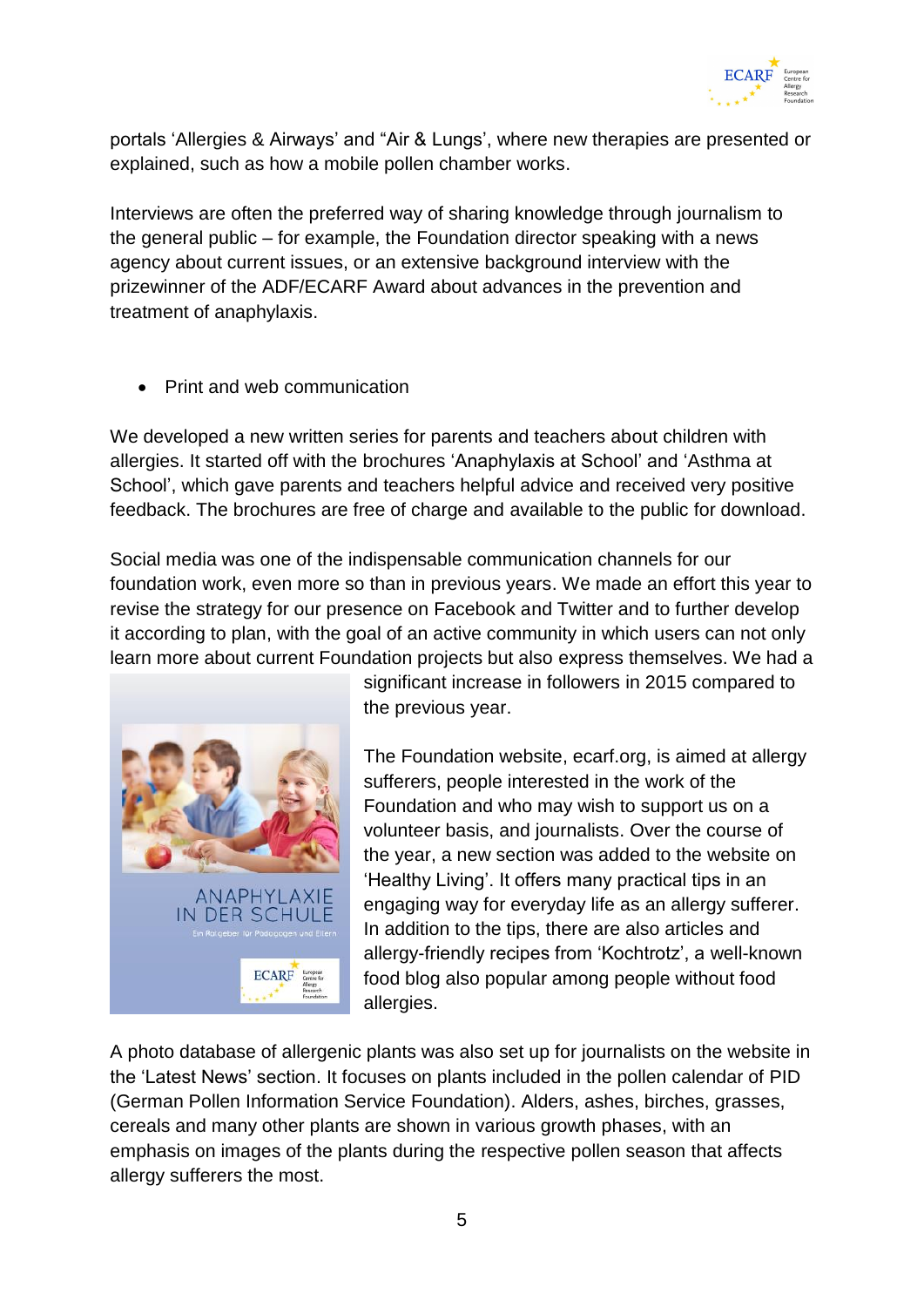



We have compiled photo documentation for photojournalists and the general public – for example, depicting a patch test or a scratch test step by step. We presented an in-depth photo series on the collection and evaluation of data for a pollen forecast. All photographs were taken by volunteer photographers of the Foundation.

# **ECARF Seal for Allergy Friendliness**

A key part of the public relations work of the ECARF Foundation is the granting of a seal for allergy-friendly products and services. The seal helps allergy sufferers navigate through everyday life. For example, 13 dining halls and cafeterias of the Göttingen student union were certified with the ECARF Seal for Allergy Friendliness. A few months later, the Osnabrück student union followed suit with 11 dining halls and cafeterias and a kindergarten kitchen on the campus. Both student unions took comprehensive measures to adapt to the needs of students with allergies according to the ECARF criteria.

In 2015 the number of products and services certified with the ECARF Seal reached 2,000. The demand for certification from goods and service providers increased again compared to the previous year. The visibility of the Seal increased on the certified product itself, with the Seal featured several times on the front of the pack rather than on the back of the pack, as it frequently did in the past.

We also succeeded in expanding the list of certified municipalities. Staatsbad Salzuflen and Oberstdorf in the Allgäu joined the list of allergy friendly municipalities in 2015.

## Cooperation partners

We entered into new cooperation agreements for the certification process in order to enhance our support of travellers with allergies. For example, one of the partners is a medium-sized rental agency in northern Germany; another is a healthcare consulting firm in Lisbon specialised in allergy friendliness in Portuguese vacation hotels. The hotel industry in Portugal is very interested in adapting its services to international visitors with allergies.

We acquired a skilled partner for the technical inspection of washing machines for allergy friendliness, VDE Inspection and Certification Institute in Offenbach. Pollen and pet hair on freshly washed clothing can pose a serious risk for allergy sufferers.